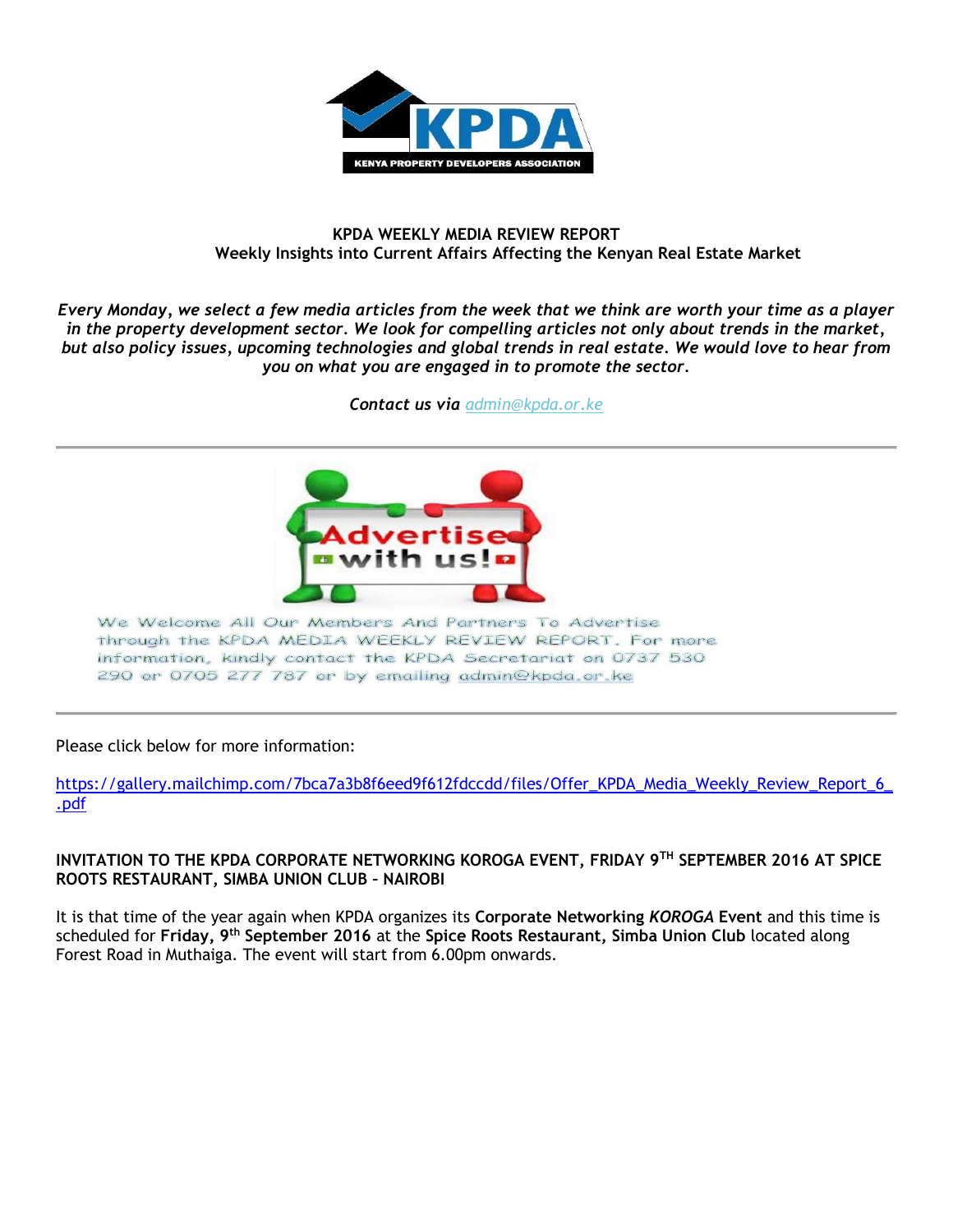



# Invitation to the KPDA Corporate Networking

# **KOROGA Event**

Friday 9th September 2016 at the Spice Roots Restaurant, Simba Union Club, Muthaiga Nairobi

An interactive, informal session allowing for members, partners and friends of KPDA to network and secialise) will be a Cooking Competition and a QUIZ, plus more activities to look forward to!

WHERE: SPICE ROOTS RESTAURANT. SIMBA UNION CLUB (Located along Forest Road, Muthaiga, Nairobi)

**TICKETS FOR THE KOROGA** 

- WHEN: Friday, 9th September 2016
- TIME: 6.00pm onwards



Companies wishing to register for the cooking competition are allowed to do so and participate in cooking vegetarian or non-vegetarian starter meals or main meals. One company may only register to cook one meal.

Kindly RSVP with payment by latest Friday, 2nd September 2016. Contact the secretariat on 0737 530 290 or 0705 277787 to make your reservation.

> Proudly Sponsored By: ewmatic **ECO** kitchen

To access the draft program, please clink on the link below:

https://gallery.mailchimp.com/7bca7a3b8f6eed9f612fdccdd/files/DRAFT PROGRAM KPDA Corporate Networking Kor oga Event Friday 9th September 2016.pdf

If you are interested in sponsoring this event, please click on the link below: https://gallery.mailchimp.com/7bca7a3b8f6eed9f612fdccdd/files/KPDA Corporate Networking KOROGA Sponso rship\_Categories.pdf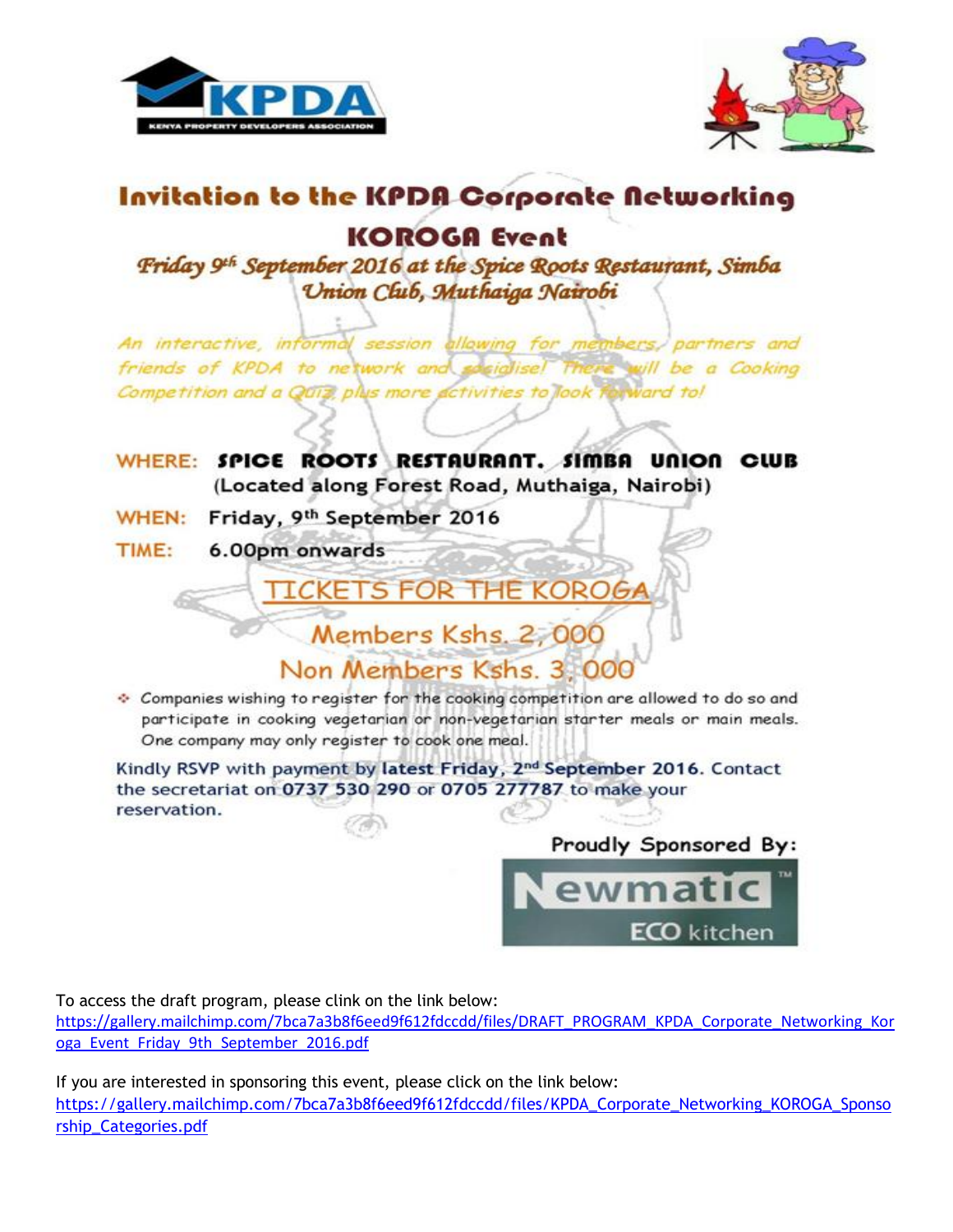# **THE DEVELOPER'S DIGEST JUNE TO JULY 2016 ISSUE IS NOW OUT!**

Dear Members, we are pleased to inform you that the June to July 2016 issue is now out.

To download please click on the link below [https://gallery.mailchimp.com/7bca7a3b8f6eed9f612fdccdd/files/The\\_Developer\\_s\\_Digest\\_June\\_to\\_July\\_2016\\_I](https://gallery.mailchimp.com/7bca7a3b8f6eed9f612fdccdd/files/The_Developer_s_Digest_June_to_July_2016_Issue.02.pdf) [ssue.02.pdf](https://gallery.mailchimp.com/7bca7a3b8f6eed9f612fdccdd/files/The_Developer_s_Digest_June_to_July_2016_Issue.02.pdf)

#### **NEWMATIC AFRICA LTD OFFERS A TRADE DISCOUNT TO ALL KPDA MEMBERS IN GOOD STANDING!!**

We are happy to inform you that KPDA Premium Member, Newmatic Africa Ltd are offering all KPDA Members in Good Standing a 15% overall discount off all the cost of their goods. Please note that this discount only applies to members who are in good standing with the Association.

An Account Manager has been assigned to KPDA Members whose details are as indicated below:

- Patrick Mutie
- **Telephone:** 0725 040 085
- **Email:** [info@newmaticafrica.com](mailto:info@newmaticafrica.com)

*KPDA would like to thank Newmatic Africa Ltd for extending this benefit to our members.*

#### **SAJ CERAMICS LTD OFFERS A TRADE DISCOUNT TO ALL KPDA MEMBERS IN GOOD STANDING!!**

We are happy to inform you that KPDA Associate Member, Saj Ceramics Ltd are offering all KPDA Members in Good Standing a 10% overall discount off all the cost of their goods. Please note that this discount only applies to members who are in good standing with the Association.

An Account Manager has been assigned to KPDA Members whose details are as indicated below:

- Akash Parmar
- **Telephone:** 0780 252 74
- **Email**: [aparmar@saj.co.ke](mailto:aparmar@saj.co.ke)

*KPDA would like to thank Saj Ceramics Ltd for extending this benefit to our members.*

# **INVITATION TO THE KENYA GREEN BUILDING SOCIETY (KGBS) ANNUAL CONFERENCE, 24TH - 25TH AUGUST 2016 AT THE STRATHMORE BUSINESS SCHOOL, NAIROBI**

Members of KPDA are hereby invited to the **Kenya Green Building Society Annual Conference and Training** to be held from **24th - 26th August 2016** at the **Strathmore Business School**, Nairobi. This is a great opportunity for all attendees to increase their knowledge on Green Buildings, meet and interact with other Green Building enthusiasts from the Kenya Green Building Society (KGBS), Green Building Council South Africa (GBCSA), the Kenyan Government and the private sector as well as enjoy the discounted member rates.

Please find attached the Training and Conference flyers and a call for submission of presentation papers: <https://gallery.mailchimp.com/7bca7a3b8f6eed9f612fdccdd/images/d8f42b46-e20a-4e29-9bdc-7579030f77e9.jpg>

[https://gallery.mailchimp.com/7bca7a3b8f6eed9f612fdccdd/files/KGBS\\_August\\_2016\\_Annual\\_Conference\\_Invitat](https://gallery.mailchimp.com/7bca7a3b8f6eed9f612fdccdd/files/KGBS_August_2016_Annual_Conference_Invitation_to_Participate.01.pdf) [ion\\_to\\_Participate.01.pdf](https://gallery.mailchimp.com/7bca7a3b8f6eed9f612fdccdd/files/KGBS_August_2016_Annual_Conference_Invitation_to_Participate.01.pdf)

Also, there is an opportunity to be an event sponsor as well as present a paper during the conference as below. Call +254 710 869 547 or email [admin@kenyagreenbuildingsociety.co.ke](mailto:admin@kenyagreenbuildingsociety.co.ke) for more information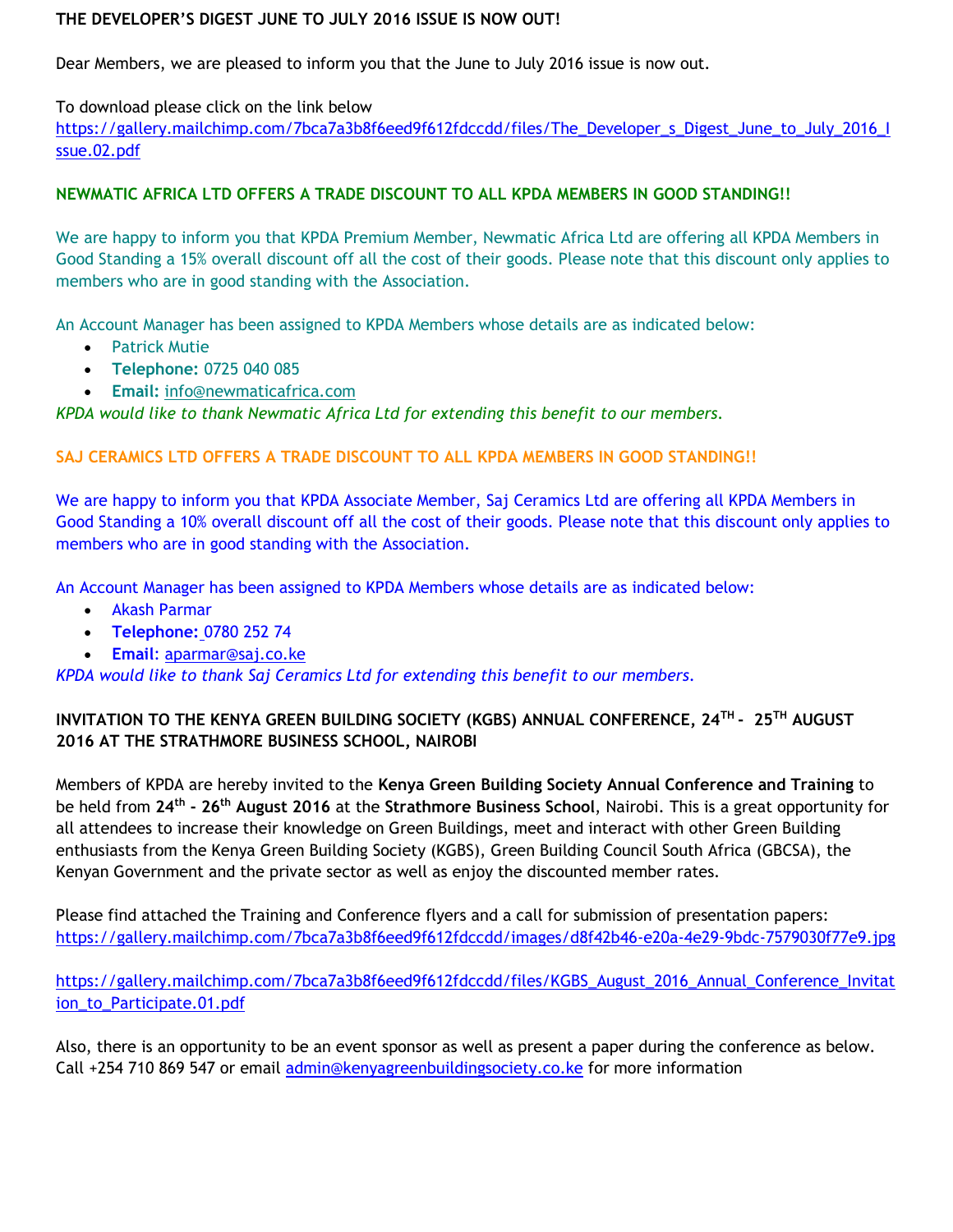# **REMINDER INVITATION TO THE RE/MAX HERITAGE WORLD DIASPORA PROPERTY AND INVESTMENT CONFERENCE IN CANADA 2016**

The Re/Max Heritage World Diaspora Property and Investment Conference will take place between 24<sup>th</sup> and 25<sup>th</sup> September 2016 in Toronto and the Expo and Tour will take place between 1st and 2nd October 2016 in Ottawa, Canada.

For reservations and queries, please contact **Faith Mwaura** through the telephone numbers **020 5284779** or **0718 756 254** or by email [fmwaura@remaxheritagediaspora.co.ke.](mailto:fmwaura@remaxheritagediaspora.co.ke)

Kindly click on the link below to get more information on this event:

[https://gallery.mailchimp.com/7bca7a3b8f6eed9f612fdccdd/files/ReMax\\_Heritage\\_World\\_Diaspora\\_Expo\\_Canad](https://gallery.mailchimp.com/7bca7a3b8f6eed9f612fdccdd/files/ReMax_Heritage_World_Diaspora_Expo_Canada_September_2016_FLYER_II.01.pdf) [a\\_September\\_2016\\_FLYER\\_II.01.pdf](https://gallery.mailchimp.com/7bca7a3b8f6eed9f612fdccdd/files/ReMax_Heritage_World_Diaspora_Expo_Canada_September_2016_FLYER_II.01.pdf)

If you are interested in sponsoring this event, please download the relevant document using the below link:

[https://gallery.mailchimp.com/7bca7a3b8f6eed9f612fdccdd/files/ReMax\\_Heritage\\_World\\_Diaspora\\_Expo\\_Canad](https://gallery.mailchimp.com/7bca7a3b8f6eed9f612fdccdd/files/ReMax_Heritage_World_Diaspora_Expo_Canada_September_2016_SPONSORSHIP_CATEGORIES.pdf) [a\\_September\\_2016\\_SPONSORSHIP\\_CATEGORIES.pdf](https://gallery.mailchimp.com/7bca7a3b8f6eed9f612fdccdd/files/ReMax_Heritage_World_Diaspora_Expo_Canada_September_2016_SPONSORSHIP_CATEGORIES.pdf)

**PROMOTIONAL OFFER FOR KPDA MEMBERS TO ADVERTISE IN THE KPDA MEDIA WEEKLY REVIEW REPORT AT A DISCOUNT!**

Dear KPDA Members, we are currently running a promotion valid for all our members in good standing to advertise in our *Media Weekly Review Report* at a 10% discount. **Members will now be paying Kshs. 13, 500 for their adverts to appear for a period of four (4) consecutive weeks**. Kindly contact the secretariat on 0737 530 290 or 0705 277 787 to make your booking.

# **PROMOTIONAL OFFER FOR KPDA MEMBERS TO ADVERTISE IN** *THE DEVELOPER'S DIGEST* **IN 2016 FOR A DISCOUNTED FEE!!!**

We would like to invite our members to consider advertising their businesses in the KPDA newsletter, The Developer's Digest. With an audience of over 1, 500 contacts from the whole building and construction industry in Kenya, you are sure to attract interest for your business. For more information, please contact the KPDA secretariat on 0737 530 290 or 0705 277 787.

# **AUGUST 18TH**

**Daily Nation** | Pauline Kairu |Thursday, 18th 2016

# **CYTONN STARTS SH5.5BN SITU VILLAGE PROJECT**

The construction of a Sh5.5 billion exclusive gated community offering a live, work and play environment has started in Karen, Nairobi. Two weeks ago, Cytonn, a leading real estate developer, broke ground at the construction site of Situ Village in Ololua Forest. This is one of the firm's over Sh73 billion real estate projects in the pipeline. [Read More](http://www.nation.co.ke/lifestyle/DN2/Cytonn-starts-Sh55bn-Situ-Village-project/957860-3348822-pbo11b/index.html)

**Daily Nation** |Immaculate Wairimu |Thursday, 18th 2016

# **SERVICED APARTMENTS: THE NEXT BIG THING TO CASH IN ON**

When planning leisure, conference or business tourism, local and international tourists give special consideration to accommodation, and for a long time, hotels were the common choice. This is changing as more and more tourists are opting for serviced apartments. "Hotel rooms have been the most common accommodation option, even though they do not allow much flexibility and are also not very cost-effective. [Read More](http://www.nation.co.ke/lifestyle/DN2/Serviced-apartments-The-next-big-thing-to-cash-in-on/957860-3348814-qw6busz/index.html)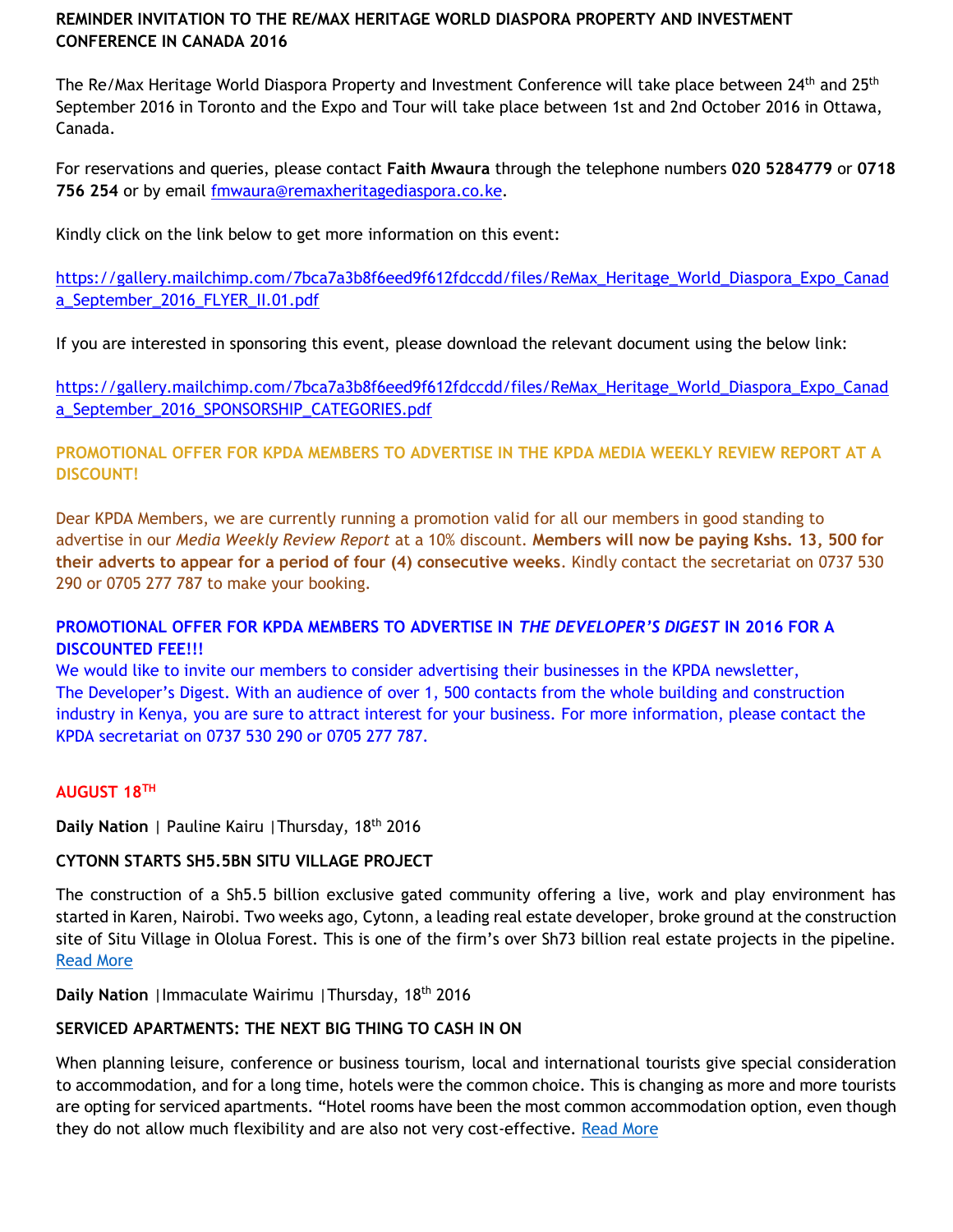# **THE GOLDEN RULES OF LOWERING BUILDING COSTS FOR NEW HOME**

Whether you are putting up a residential house or building a multi storey-commercial estate, cutting back on expenses in your construction project is a key consideration you should bear in mind. Also worth noting is that as you make adjustments to cut costs in the face of today's hard economic realities, hiring highly skilled experts will reduce time, mistakes, and unexpected overheads, thus saving you money, and also ensuring delivery of a high quality job, besides getting your returns on investments much earlier. [Read More](http://www.nation.co.ke/lifestyle/DN2/The-golden-rules-of-lowering-building-costs-for-new-home/957860-3348852-uk487x/index.html)

# **Daily Nation** |Gitonga Marete |Thursday, 18th 2016

#### **LOW-COST HOUSES A REALITY IN MOMBASA'S UPMARKET ESTATES**

The property market in Mombasa County is experiencing a major shift, with low-cost houses now making their way into upmarket areas of Nyali and Shanzu. Kenya Projects, a property development firm, is putting up low-cost housing units in Shanzu, with the firm saying of the 100 units on sale, 30 of them have been sold off-plan. The two bedroom units with a car park are located about 500 metres from Serena Beach Hotel and are going for Sh2.5 million, which is far below the normal price of between Sh5 million and Sh10 million within the locality. [Read More](http://www.nation.co.ke/lifestyle/DN2/Low-cost-houses-a-reality-in-Mombasas-upmarket-estates/957860-3348810-2jrmix/index.html)

**The Standard** |Peter Muiruri |Thursday, 18th 2016

#### **'NAIROBI IS DESIGNED LIKE A JAIL'**

"Nairobi is a 'terrorfic' city where buildings threaten us," said Yasir Brek, a director with Morphosis Limited, creating a word play between terror and terrific. According to Brek, Nairobi's origin in 1899 as a depot for the railway construction created a visible segregation between the races  $-$  a segregation that is still evident today. The very set up of our cities, he said, makes them less adaptable to socio-economic dynamics. He said the various master-plans for Nairobi have failed to fully address the anomaly despite the rapid urbanisation and infrastructure upgrade. [Read More](http://www.standardmedia.co.ke/lifestyle/article/2000212434/nairobi-is-designed-like-a-jail)

# **AUGUST 17TH**

**The Business Daily** |Joseph G. Muthama |Wednesday, 17th 2016

# **ON SCHOOL TITLES, WORK IS CUT OUT FOR LAND COMMISSION**

Land ownership is a highly emotive issue in Kenya. This is precipitated by the fact that previous regimes turned a blind eye to monstrously unfair practices in land allocation. The recent revelation by National Land Commission (NLC) chairman Muhammad Swazuri during the just concluded annual head teachers conference in Mombasa that land belonging to 158 schools has been grabbed by private developers is a tip of the iceberg. [Read More](http://www.businessdailyafrica.com/Opinion-and-Analysis/On-school-titles-work-is-cut-out-for-Land-Commission/539548-3348408-xyng3m/index.html)

#### **AUGUST 16TH**

**The Business Daily** | Mutegi Mugambi | Tuesday, 16<sup>th</sup> 2016

# **STANLIB'S REAL ESTATE VEHICLE DRIVES INVESTORS EARNINGS UP 6.5 PER CENT**

Investors in Stanlib's Real Estate Investment Trust (REIT) have recorded a total return of 6.5 per cent for the seven months to June even as the instrument posted a Sh53 million net profit. Stanlib, which is owned by South Africa's Johannesburg Stock Exchange-listed Liberty Holdings, says its Fahari I-REIT closed the period with revenues of Sh117.94 million, which includes rental income from three properties in Nairobi. [Read More](http://www.businessdailyafrica.com/Corporate-News/Stanlib-real-estate-vehicle-drives-investors-earnings-/539550-3347158-2ks5hpz/index.html)